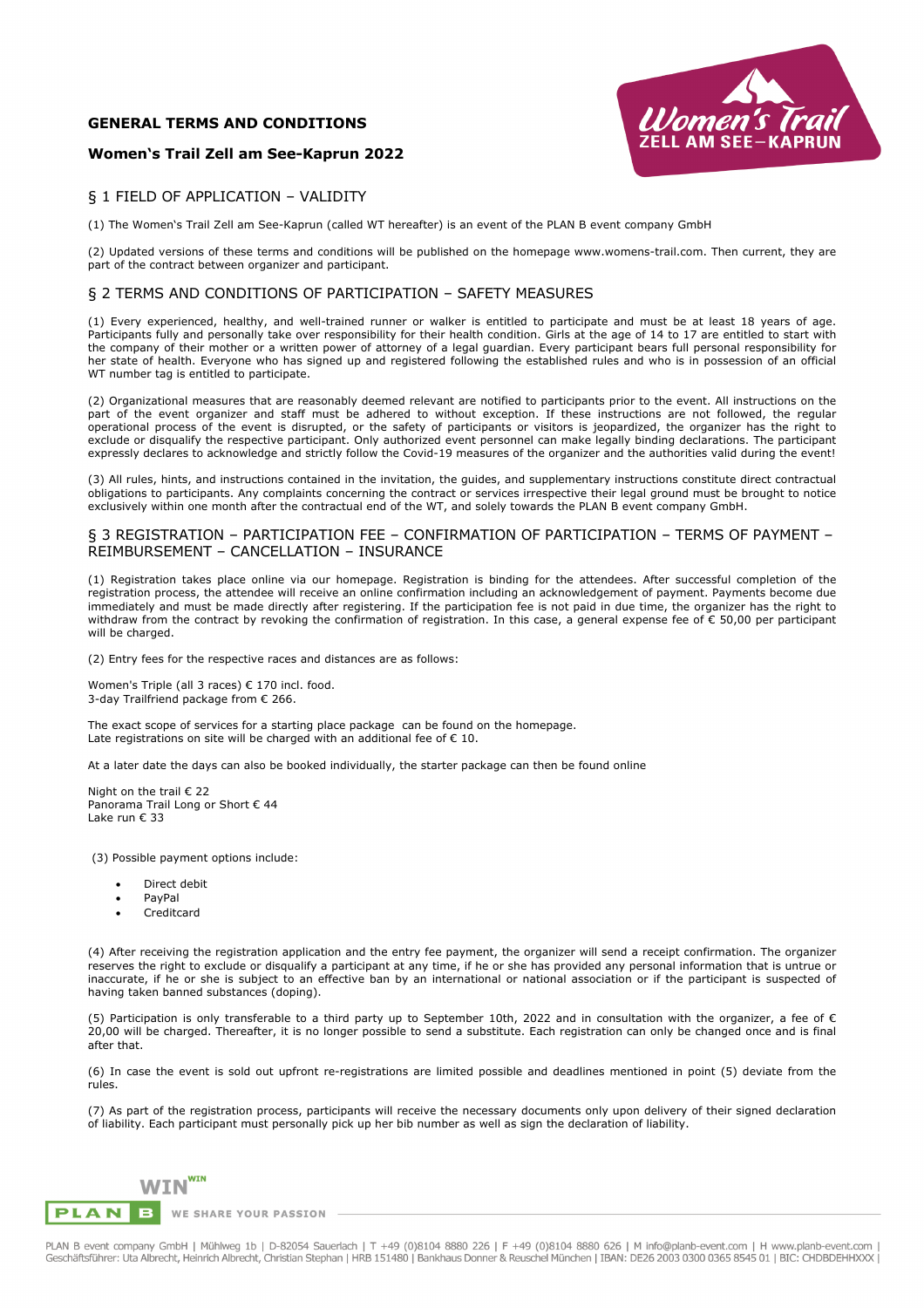

(8) The PLAN B event company GmbH can exclude a participant or cancel the respective contract, if:

- she violates the regulations and instructions (before or during the event),
- she keeps disturbing the event or jeopardizes her own safety or the safety of others,
- she fails to comply with the instructions of the event management or staff members,
- the participant materially disturbs the fulfilment of the contract's requirements in any other way or her behaviour is not in conformity with the contract in such a way that an immediate termination of the contract becomes justified.

If the event contract is terminated by the PLAN B event company GmbH, they are entitled to the total participation fee.

- (9) For the WT 2022 the following conditions apply to cancellations:
- In case of cancellation up to and including June 23th, 2022, the participants receive 100% of the participation fee, minus the working fee of
	- $\circ$   $\in$  10,00 for the Night on Trail
	- $\circ$   $\in$  10.00 for the Panorama Trail Short and Long
	- $\circ$   $\in$  10,00 for the Lake Run
	- o € 20,00 for the Triple
	- o € 25,00 for the 3-days all-inclusive trailfriend package
- In case of cancellation up to and incuding 10 September 2022, the participants receive 50% oft the participation fee, minus the working fee of
	- o € 0,00 for the Night on Trail
	- o € 0,00 for the Panorama Trail Short and Long
	- o € 0,00 for the Lake Run
	- o € 20,00 for the Triple
	- € 25,00 for the 3-days all-inclusive trailfriend package
	- After expiry of the above-mentioned deadlines, no refund will be given.
	- Reimbursements will be made within seven working days after having received the written cancellation.

Since bib numbers are personalised, transfers are only permitted on the part of the event organizer and not by participants.

It is recommended to participants to take out a private insurance as well as mountain rescue insurance.

(10) Cancellations can only be accepted when submitted in writing.

#### § 4 CANCELLATION OF THE EVENT – FAILURE TO COMMENCE THE RACE

(1) In case of cancellation of the event or specific course sections due to force majeure, failure to commence the race or cancellation due to reasons outside the organizer's reasonable control (like bad weather, pandemics), the participant has no right to claim a (partial) refund of the entry fee or a proportionate reimbursement for other expenses, such as travel expenses or accommodation costs.

(2) If a registered participant does not start or declares her non-participation to the organizer, there is no entitlement to a refund of the participation fee.

#### § 5 LIABILITY DISCLAIMER

(1) With the predefined registration, the participant makes a binding declaration to an event of her choosing by the PLAN B event company and assures, without requiring further proof by the event organizer, to be capable of the special skills and experiences mentioned and required by all participants under heading one of the rules.

(2) Compensation claims brought forward by the participant against the event organizer, for any legal reason, are excluded. This does not apply if the organizer, legal representatives or agents have acted with intent or gross negligence in the execution of their duties or if the organizer is duly liable due to accountable damages resulting from harm to life, body or health of a person or the breach of constitutive contractual obligations.

(3) The participant consents to be available for tests and inspections concerning her person and personal equipment as ordered by the event organizer.

(4) The participant knows and fully acknowledges the conditions of participation as well as the valid rules and regulations. The participant expressly confirms that she has fully read, understood, and accepts the rules, guidelines, and conditions detailed within this document.

(5) With their signature, participant declares participation in the event at her own risk and that, in case of an emergency, adequate insurance coverage (also valid abroad) exists.

(6) The organizer assumes no liability for any health risks of a participant. Furthermore, by the beginning of the event, the participant solemnly affirms to be unaware of any health concerns that would undermine her participation in the race and that her physical and mental level of performance meets the requirements that such an alpine endurance race posits. The participant has to take care of her own equipment according to the regulations.

(7) The organizer will not be liable for lost valuables, clothing or equipment also during the baggage transport (clothes bag, drop bag, etc).

(8) The organizer disclaims all liability for damages that may arise because a participant's appearance is prevented by legal regulations and/or governmental orders.

# **WIN**<sup>WIN</sup>

**PLAN**  $\mathbf{B}$ WE SHARE YOUR PASSION